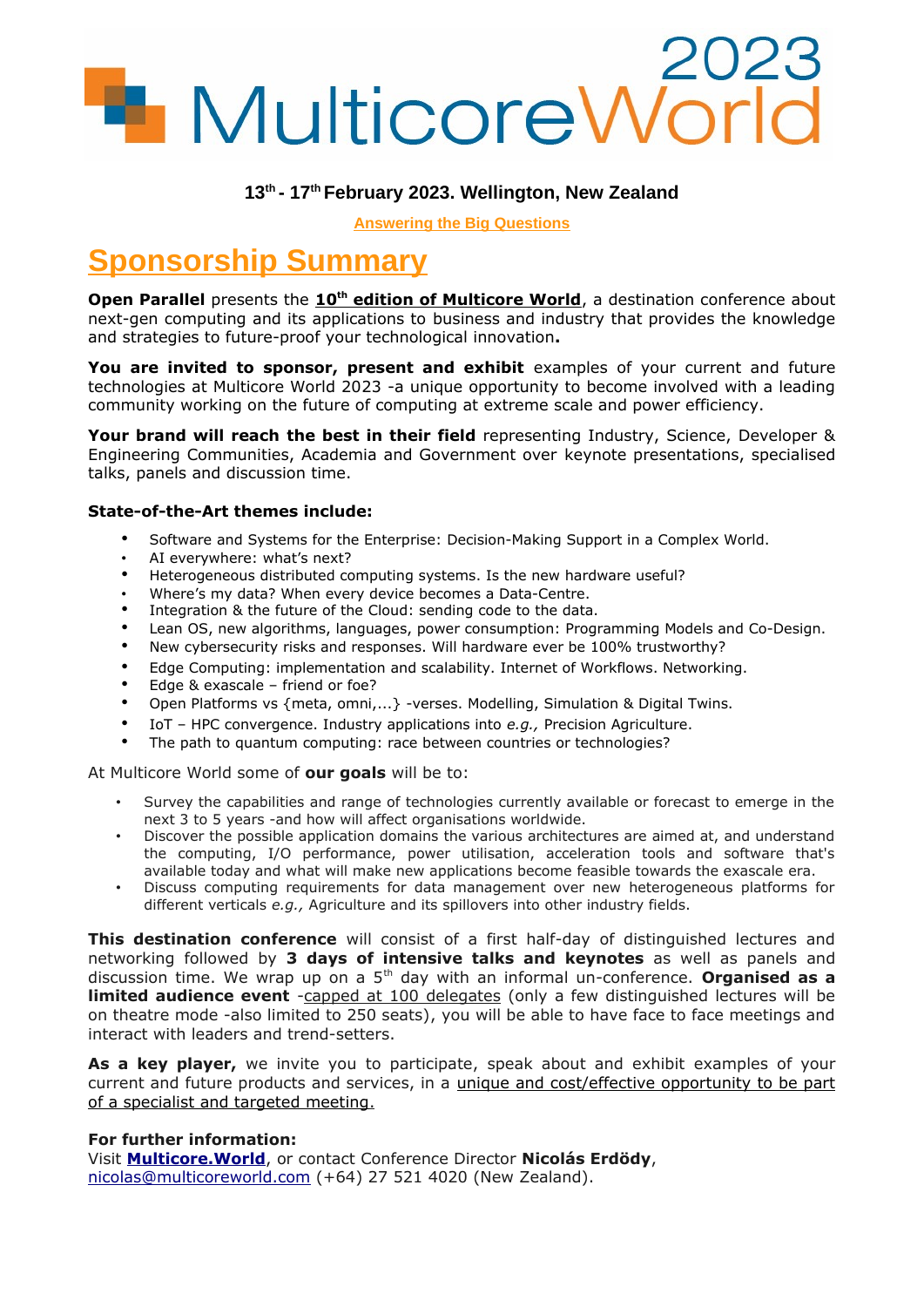# **Multicore World 2023 Sponsorship - Benefits**

**We are pleased to offer four options for your participation**, but do not hesitate to voice your interest for a specific package -we will aim to tailor it accordingly.

We conceived Multicore World as a long-term partnership between your organisation and Open Parallel Ltd therefore **we look forward to doing ongoing business in the context of a common strategic vision.** 

Sponsorship options available are **Bronze, Silver, Gold and Diamond** -below are their highlights, also presented in a comparative table.

Please note that a **"Full Conference Ticket" includes**

- Full access to all 3 days of sessions and half-day distinguished lectures.
- All day meals at the **Conference Venue: Harbourside Function Centre**, 4 Taranaki St, Wellington's waterfront.
- Conference Light Dinners (Tuesday 14<sup>th</sup> and Wednesday 15<sup>th</sup> February 2023).
- Conference Closure Drinks and Nibbles (Thursday 16<sup>th</sup> February).
- **Normal price for a Full Conference Ticket (4 days) is NZ\$1,600.00 + GST.**
- **Distinguished lectures day** will be also **independently** accessible with a **single day ticket of NZ\$225.00 + GST.**

Sponsorship prices are in New Zealand Dollars (and US Dollars) and do not include GST tax (+15%).

### **All sponsorship offers are subject to availability and sold on a strictly first come basis.**

# **Bronze Sponsorship - \$4,000 (USD 2,800)**

- **Two Full Conference Tickets** (worth \$1,600 -USD 1,100 each).
- Full banner presence -onsite, online and included in slides between conference presentations.
- Available till 31<sup>st</sup> January 2023, subject to tickets' availability.
- • **OFFER! Collateral at registration desk if you sign & PAY BEFORE November 30th, 2022**

# **Silver Sponsorship - \$8,000 (USD 5,600)**

- **Three Full Conference Tickets** (worth \$1,600 -USD 1,100 each).
- **Collateral** to present your company for four days (13<sup>th</sup> 16<sup>th</sup> February 2023).
- Stand-alone banners at the conference venue. Company is mentioned as a morning tea sponsor.
- **Available till 31<sup>st</sup> January 2023**, subject to tickets and space availability.
- • **OFFER! Get 1 extra ticket if you sign as Silver Sponsor & PAY BEFORE November 30th, 2022**

# **Gold Sponsorship - \$12,000 (USD 8,300)**

- **ONE 25' Sponsored speaker slot** at Multicore World 2023.
- **ONE 15' Demo talk** at your booth **Exclusive** (no other activity overlaps with it)
- Exclusive MC's mention between sessions to draw attendees to your booth.
- **Booth with space for demonstrations** for four days.
- **Four Full Conference Tickets** (worth \$1,600 USD1,100 each).
- Option to sponsor **two** morning / afternoon tea (draw public to your demo) **Exclusive.**
- **Available till 12th December 2022**, subject to program, tickets and space availability.
- • **OFFER! Get one extra demo talk if you sign as Gold Sponsor & PAY BEFORE November 30th , 2022.**

# **Diamond Sponsorship – Negotiable over \$18,000 (USD 12,500)**

- **ONE 45' Keynote Speaker slot** at Multicore World.
- **ONE 45' Distinguished Lecture slot** on Monday 13th February 2023
- **ONE 25' Sponsored speaker slot** at Multicore World.
- **TWO 15' Demo talks** at your booth **Exclusive** (no other activity overlaps with it).
- **Five Full Conference Tickets** (worth \$1,600 -USD 1,100 each).
- **Option** to sponsor Conference Dinner **Exclusive.** More options below voice your interest.
- **Available till 12th December 2022**, subject to program, tickets and space availability.
- • **OFFER! Get an exclusive board/CEO style roundtable with selected speakers to present your technologies if you sign as Diamond Sponsor & PAY BEFORE November 30th, 2022.**